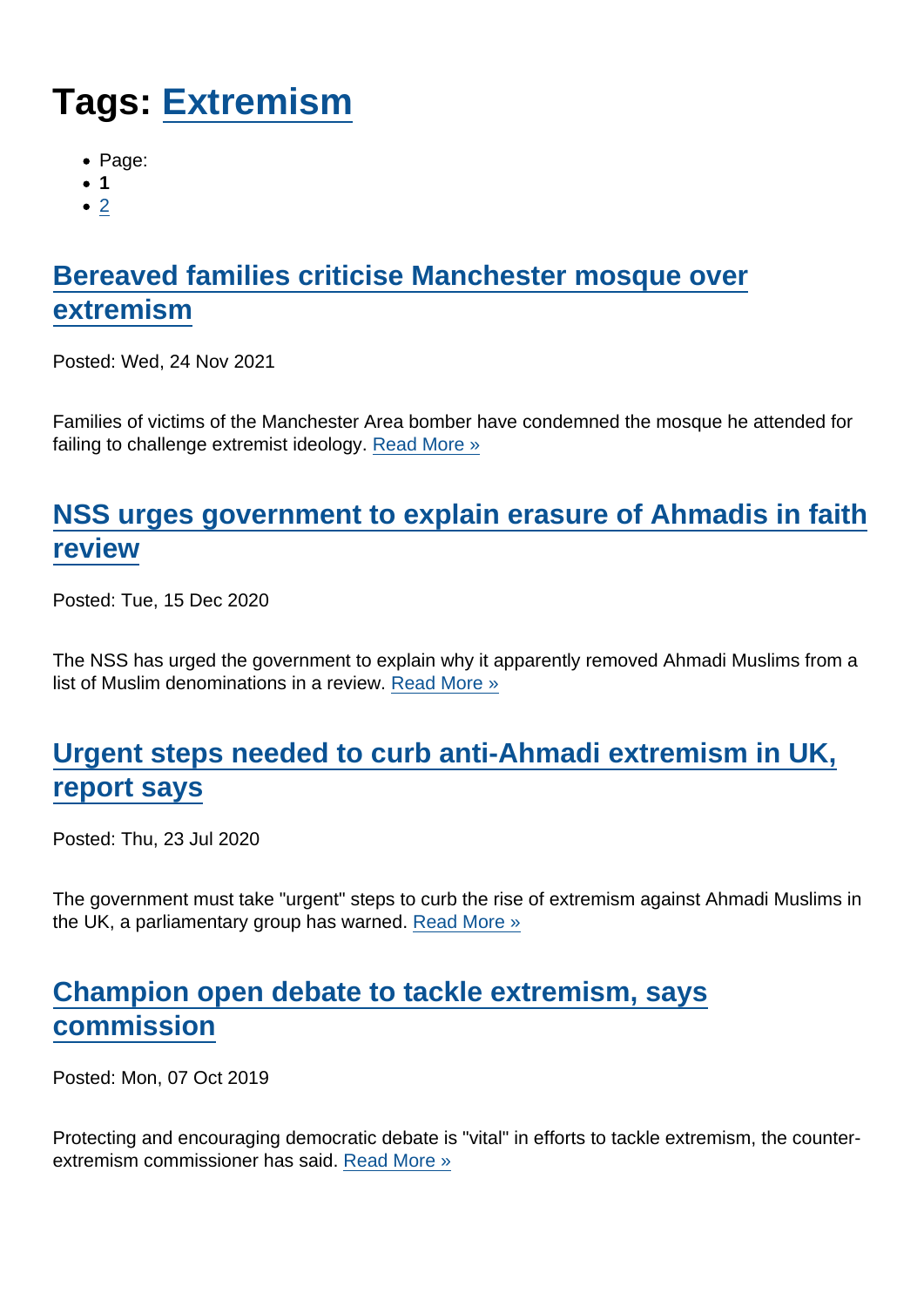#### [Government admits it's struggled to define extremism](https://www.secularism.org.uk/news/2019/07/government-admits-its-struggled-to-define-extremism)

Posted: Tue, 23 Jul 2019

The government has "struggled" to define extremism, the home secretary has said. [Read More »](https://www.secularism.org.uk/news/2019/07/government-admits-its-struggled-to-define-extremism)

# [NSS: secular democratic values are key to countering](https://www.secularism.org.uk/news/2019/01/nss-secular-democratic-values-are-key-to-countering-extremism) [extremism](https://www.secularism.org.uk/news/2019/01/nss-secular-democratic-values-are-key-to-countering-extremism)

Posted: Thu, 31 Jan 2019

The NSS has said the government should prioritise secularist principles in its attempts to challenge extremism. [Read More »](https://www.secularism.org.uk/news/2019/01/nss-secular-democratic-values-are-key-to-countering-extremism)

# [NSS questions charity links to Islamic TV channel under](https://www.secularism.org.uk/news/2018/11/nss-questions-charity-links-to-islamic-tv-channel-under-investigation) [investigation](https://www.secularism.org.uk/news/2018/11/nss-questions-charity-links-to-islamic-tv-channel-under-investigation)

Posted: Fri, 23 Nov 2018

The NSS has questioned why a preacher who has said Muslims should be terrorists is a trustee of a registered charity. [Read More »](https://www.secularism.org.uk/news/2018/11/nss-questions-charity-links-to-islamic-tv-channel-under-investigation)

#### [Head of faith school that hired terrorist banned from teaching](https://www.secularism.org.uk/news/2018/07/head-of-faith-school-that-hired-terrorist-banned-from-teaching)

Posted: Thu, 12 Jul 2018

The head of an Islamic faith school that hired the London Bridge terrorist attack ringleader has been banned from teaching. [Read More »](https://www.secularism.org.uk/news/2018/07/head-of-faith-school-that-hired-terrorist-banned-from-teaching)

## [Charity Commission to investigate Hindu group over](https://www.secularism.org.uk/news/2017/10/commission-to-investigate-hindu-charity-over-extremist-speaker) ['extremist' speaker](https://www.secularism.org.uk/news/2017/10/commission-to-investigate-hindu-charity-over-extremist-speaker)

Posted: Tue, 31 Oct 2017

The Charity Commission is to investigate a Hindu organisation after it invited a controversial Hindu nationalist to a House of Commons event. [Read More »](https://www.secularism.org.uk/news/2017/10/commission-to-investigate-hindu-charity-over-extremist-speaker)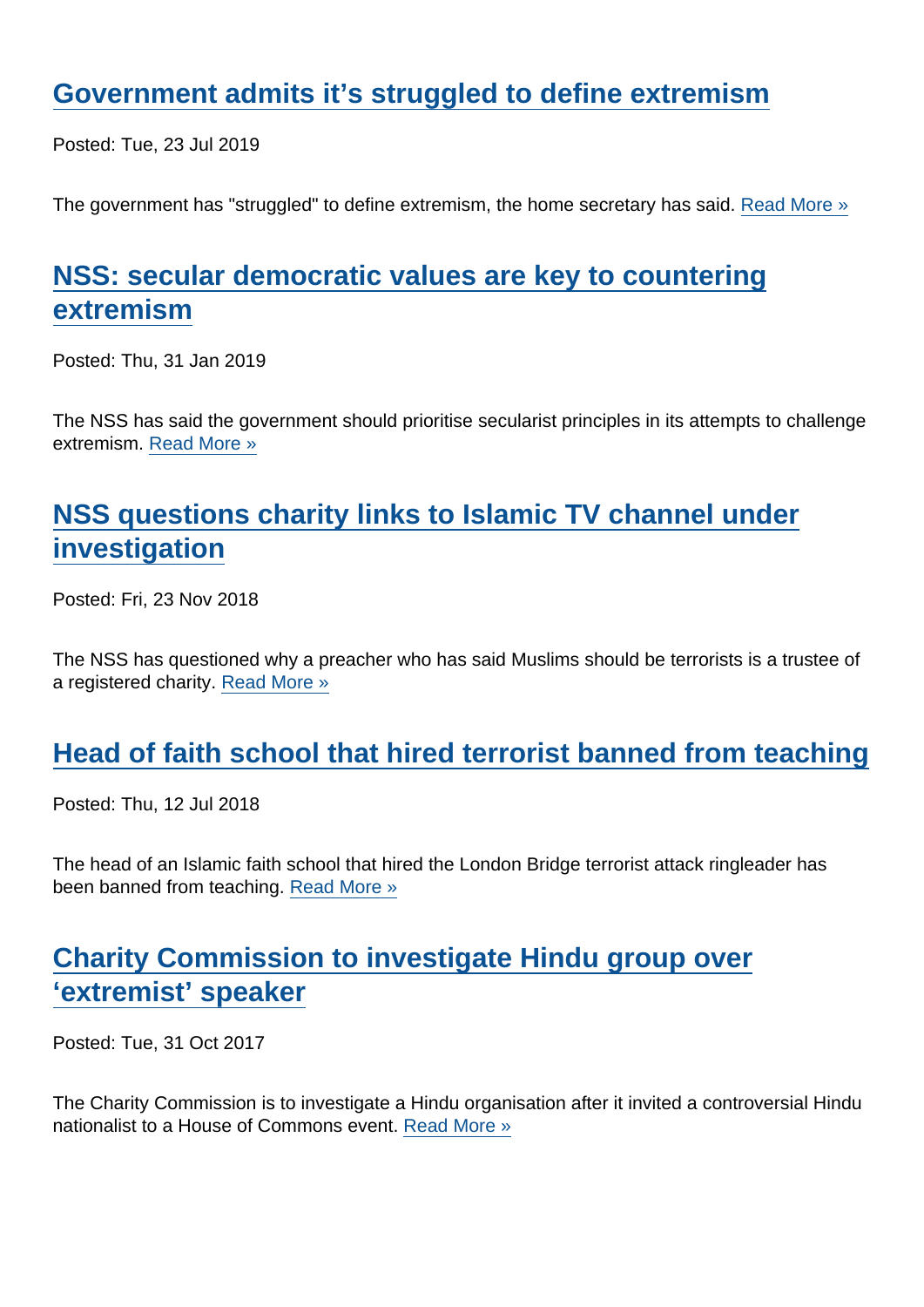Posted: Thu, 10 Aug 2017

Lobbyists attempting to undermine and spread misinformation about Prevent – the government's counter-radicalisation safeguarding strategy - have suffered three setbacks in two weeks. [Read](https://www.secularism.org.uk/news/2017/08/three-setbacks-for-anti-counter-extremism-lobby) [More »](https://www.secularism.org.uk/news/2017/08/three-setbacks-for-anti-counter-extremism-lobby)

## [Government's own legal advice says plans to outlaw 'non](https://www.secularism.org.uk/news/2017/01/governments-own-legal-advice-says-plans-to-outlaw-non-violent-extremism-are-incompatible-with-free-speech)[violent extremism' are incompatible with free speech](https://www.secularism.org.uk/news/2017/01/governments-own-legal-advice-says-plans-to-outlaw-non-violent-extremism-are-incompatible-with-free-speech)

Posted: Tue, 31 Jan 2017

The Government's plans to ban 'non-violent extremism' are "sinking without trace", a source close to the efforts has told the Guardian. [Read More »](https://www.secularism.org.uk/news/2017/01/governments-own-legal-advice-says-plans-to-outlaw-non-violent-extremism-are-incompatible-with-free-speech)

## [Joint Committee on Human Rights challenges the](https://www.secularism.org.uk/news/2016/10/joint-committee-on-human-rights-challenges-the-government-on-extremism-disruption-orders) [Government on 'extremism disruption orders'](https://www.secularism.org.uk/news/2016/10/joint-committee-on-human-rights-challenges-the-government-on-extremism-disruption-orders)

Posted: Fri, 21 Oct 2016

The Government has been criticised for failing to offer more detail on proposals for 'extremism disruption orders' – measures which the NSS has criticised for the damage they could cause to freedom of speech. [Read More »](https://www.secularism.org.uk/news/2016/10/joint-committee-on-human-rights-challenges-the-government-on-extremism-disruption-orders)

#### [NSS welcomes calls for more sophisticated approach to](https://www.secularism.org.uk/news/2016/08/nss-welcomes-calls-for-more-sophisticated-approach-to-extremism-and-radicalisation-but-points-to-freedom-of-expression-concerns) [extremism and radicalisation](https://www.secularism.org.uk/news/2016/08/nss-welcomes-calls-for-more-sophisticated-approach-to-extremism-and-radicalisation-but-points-to-freedom-of-expression-concerns)

Posted: Thu, 25 Aug 2016

The NSS has tentatively welcomed parts of a report by the Home Affairs Committee on counter extremism and radicalisation. Aspects of the report have been criticised by free speech and counter-extremism advocates. [Read More »](https://www.secularism.org.uk/news/2016/08/nss-welcomes-calls-for-more-sophisticated-approach-to-extremism-and-radicalisation-but-points-to-freedom-of-expression-concerns)

# [Defend Free Speech Campaign launched in Parliament](https://www.secularism.org.uk/news/2015/10/defend-free-speech-campaign-launched-in-parliament)

Posted: Fri, 30 Oct 2015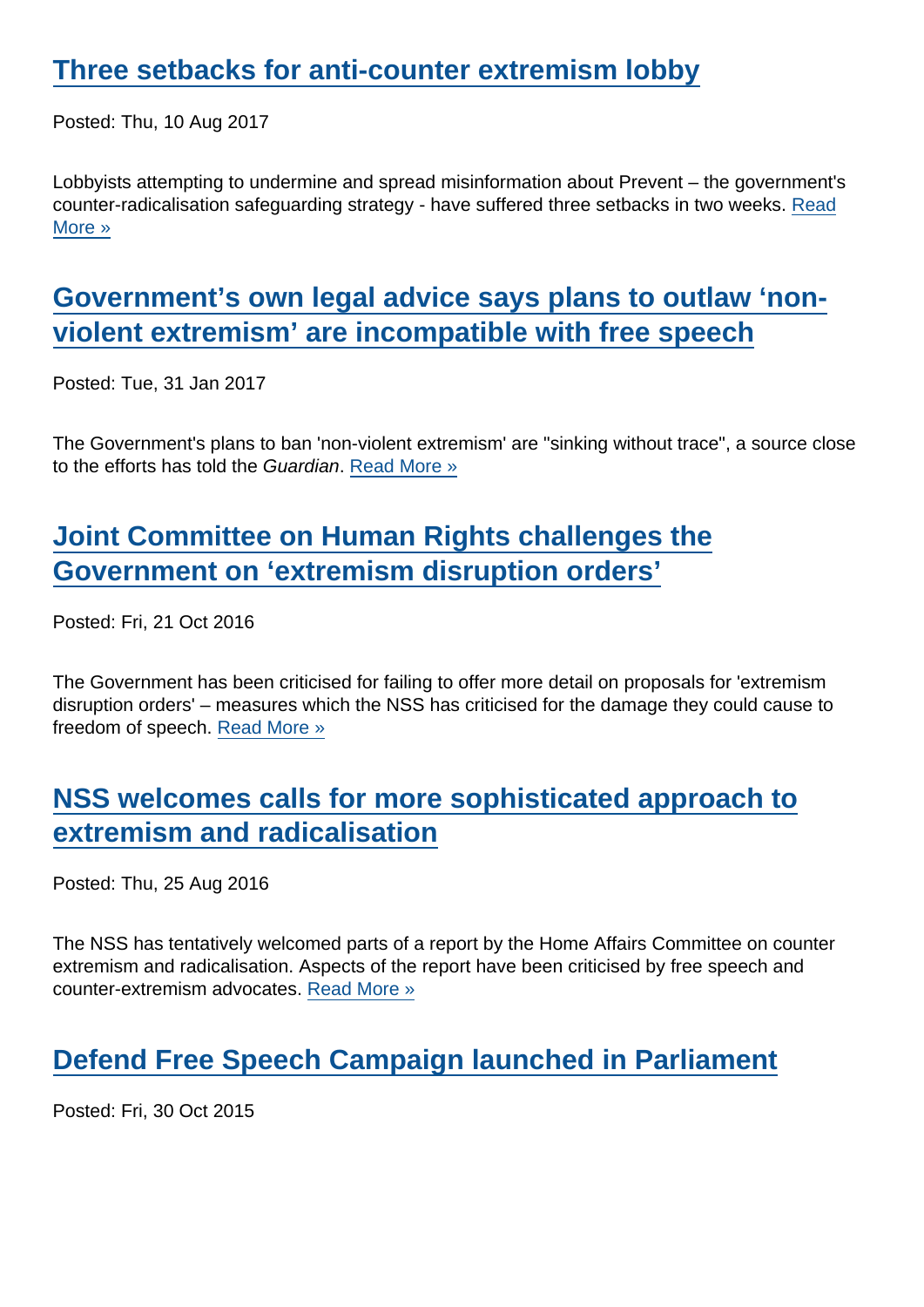A new campaign to oppose the Government's controversial plans for Extremism Disruption Orders (EDOs) has been officially launched in Parliament. [Read More »](https://www.secularism.org.uk/news/2015/10/defend-free-speech-campaign-launched-in-parliament)

#### [Government unveils counter-extremism plans](https://www.secularism.org.uk/news/2015/10/government-unveils-counter-extremism-plans)

Posted: Mon, 19 Oct 2015

The Government has released its long-awaited counter-extremism plan, and set out a host of measures aimed at tackling the spread of radical Islamist ideologies. [Read More »](https://www.secularism.org.uk/news/2015/10/government-unveils-counter-extremism-plans)

#### [Champion secular, human rights approach in struggle](https://www.secularism.org.uk/news/2015/07/champion-secular-human-rights-approach-in-struggle-against-extremism-says-quilliam) [against extremism, says Quilliam](https://www.secularism.org.uk/news/2015/07/champion-secular-human-rights-approach-in-struggle-against-extremism-says-quilliam)

Posted: Thu, 09 Jul 2015

The counter-extremism think tank Quilliam has urged the Government to base counter-extremism efforts around human rights, rather than "contentious" British values. [Read More »](https://www.secularism.org.uk/news/2015/07/champion-secular-human-rights-approach-in-struggle-against-extremism-says-quilliam)

# [Islamic scholar releases extensive theological rebuttal of](https://www.secularism.org.uk/news/2015/06/islamic-scholar-releases-extensive-theological-rebuttal-of-extremist-ideology) [extremist ideology](https://www.secularism.org.uk/news/2015/06/islamic-scholar-releases-extensive-theological-rebuttal-of-extremist-ideology)

Posted: Tue, 23 Jun 2015

An Islamic scholar has released an extensive syllabus for use by teachers and children which seeks to rebut extremist Islamist ideology. [Read More »](https://www.secularism.org.uk/news/2015/06/islamic-scholar-releases-extensive-theological-rebuttal-of-extremist-ideology)

# [Queen's Speech: concerns over illiberal Government](https://www.secularism.org.uk/news/2015/05/queens-speech--concerns-over-illiberal-government-counter-terror-plans) [counter-terror plans](https://www.secularism.org.uk/news/2015/05/queens-speech--concerns-over-illiberal-government-counter-terror-plans)

Posted: Wed, 27 May 2015

The National Secular Society has expressed concern over new "anti-extremism" plans announced in the Conservative Government's first Queen's Speech. [Read More »](https://www.secularism.org.uk/news/2015/05/queens-speech--concerns-over-illiberal-government-counter-terror-plans)

# [Government's anti-extremism plans will have 'chilling effect'](https://www.secularism.org.uk/news/2015/05/national-secular-society-concerned-by-content-of-governments-anti-extremism-plans) [on free speech](https://www.secularism.org.uk/news/2015/05/national-secular-society-concerned-by-content-of-governments-anti-extremism-plans)

Posted: Thu, 14 May 2015